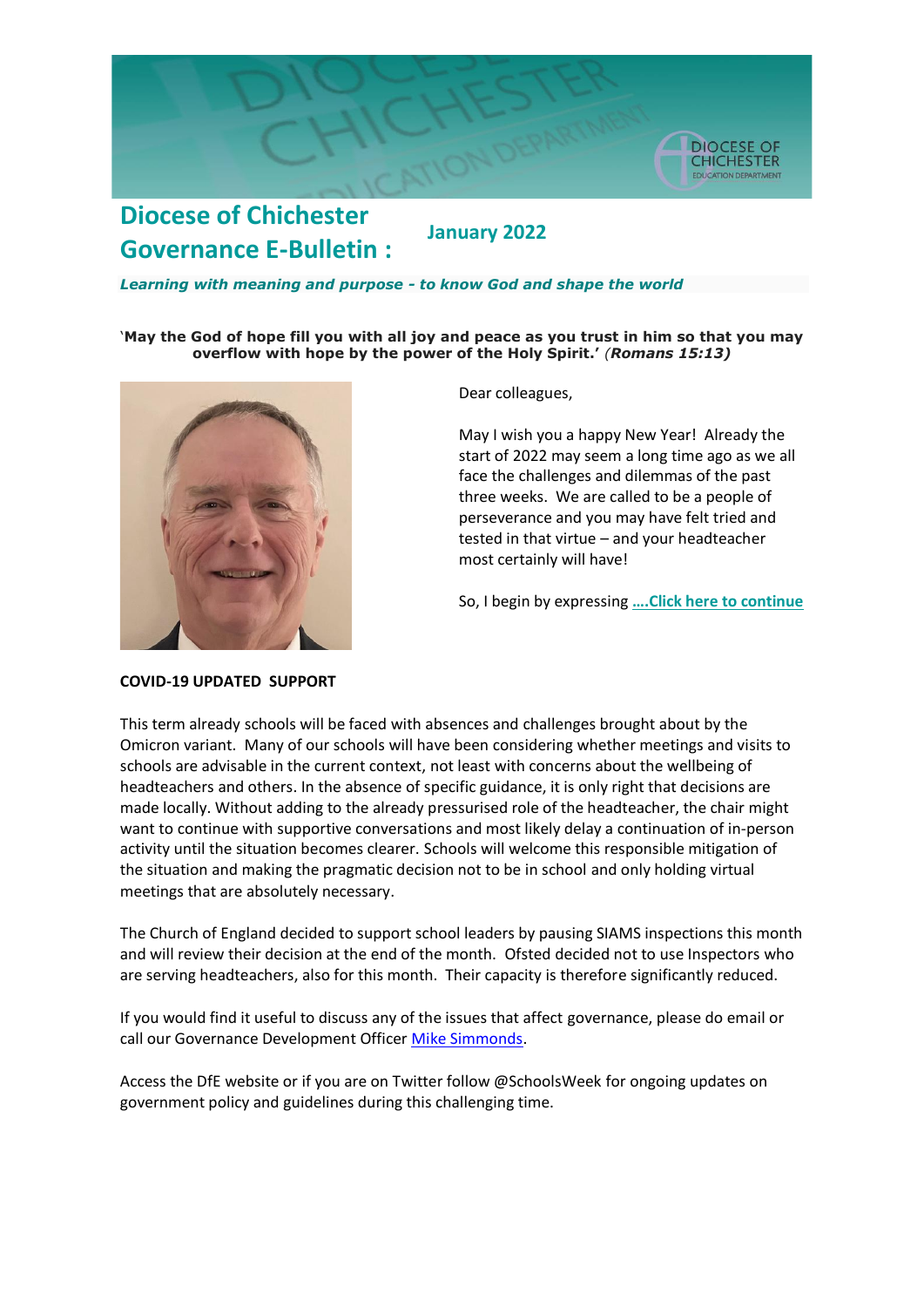# **In this Goverance E-bulletin**

- [Governance Training](#page-1-0) Programme
- **[Up coming Governance Sessions](#page-1-1)**
- [Safeguarding Training](#page-2-0)
- **[Vacancies](#page-2-1)**
- [You may be interested in…](#page-2-2)



# <span id="page-1-0"></span>**Governance Training Programme**

The programme of virtual development sessions for governors is now underway. All these can be booked through [Eventbrite.](https://www.eventbrite.co.uk/o/diocese-of-chichester-education-department-18307270070) **Information about each course can be found following the link on the diocesan Eventbrite booking page to the relevant course.**

These are all new opportunities even where the title may sound familiar. Each one will be an opportunity to be inspired, informed, and supported in your role as a governor of a Church School. They will include the following:

<span id="page-1-1"></span>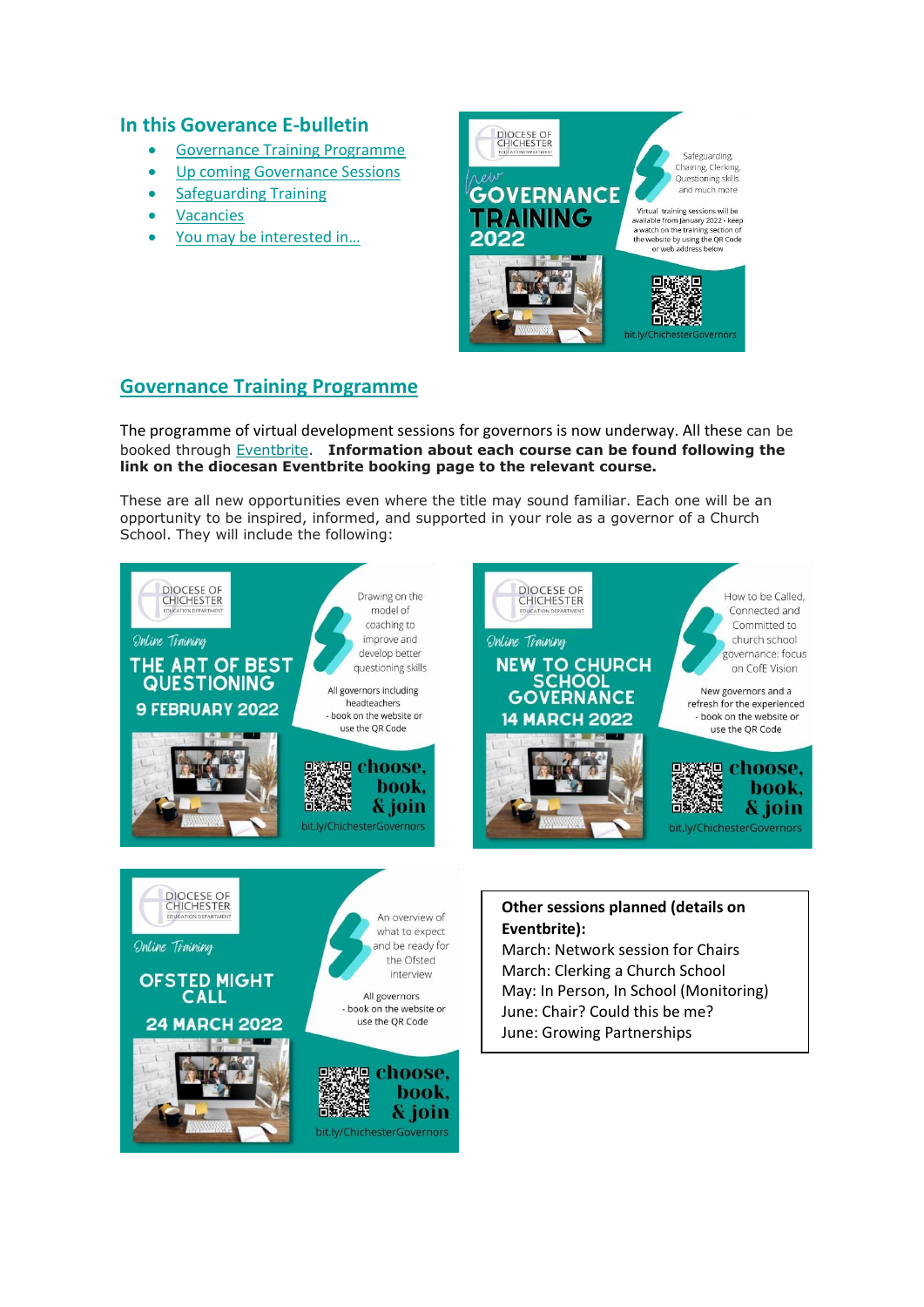<span id="page-2-0"></span>

All Schools should take safeguarding seriously. This course focuses on how Church of England school governors can be informed by a Christian understanding and all the statutory requirements. We must hold the needs of all children and especially the vulnerable in our thinking and practice.

**Foundation Governors agree** to attend Safeguarding training in the first year of their appointment. For that reason, we have designated a focus on this important area on **5 th May 2022**. You have the choice of **10am or 5pm** to book onto the course.

## <span id="page-2-1"></span>**Vacancies**

You can now advertise your vacancies on the Diocesan website. Please email your specific vacancies, the skills you have identified you need and an email address for potential governors to express an interest to Michelle.Perry@Chichester.Anglican.Org.

<span id="page-2-2"></span>Guidance on how to approach recruitment for all categories will soon be available to support you – watch this space in next month's Governance E-bulletin. Meanwhile the process for nominating Foundation Governors is available on the website.